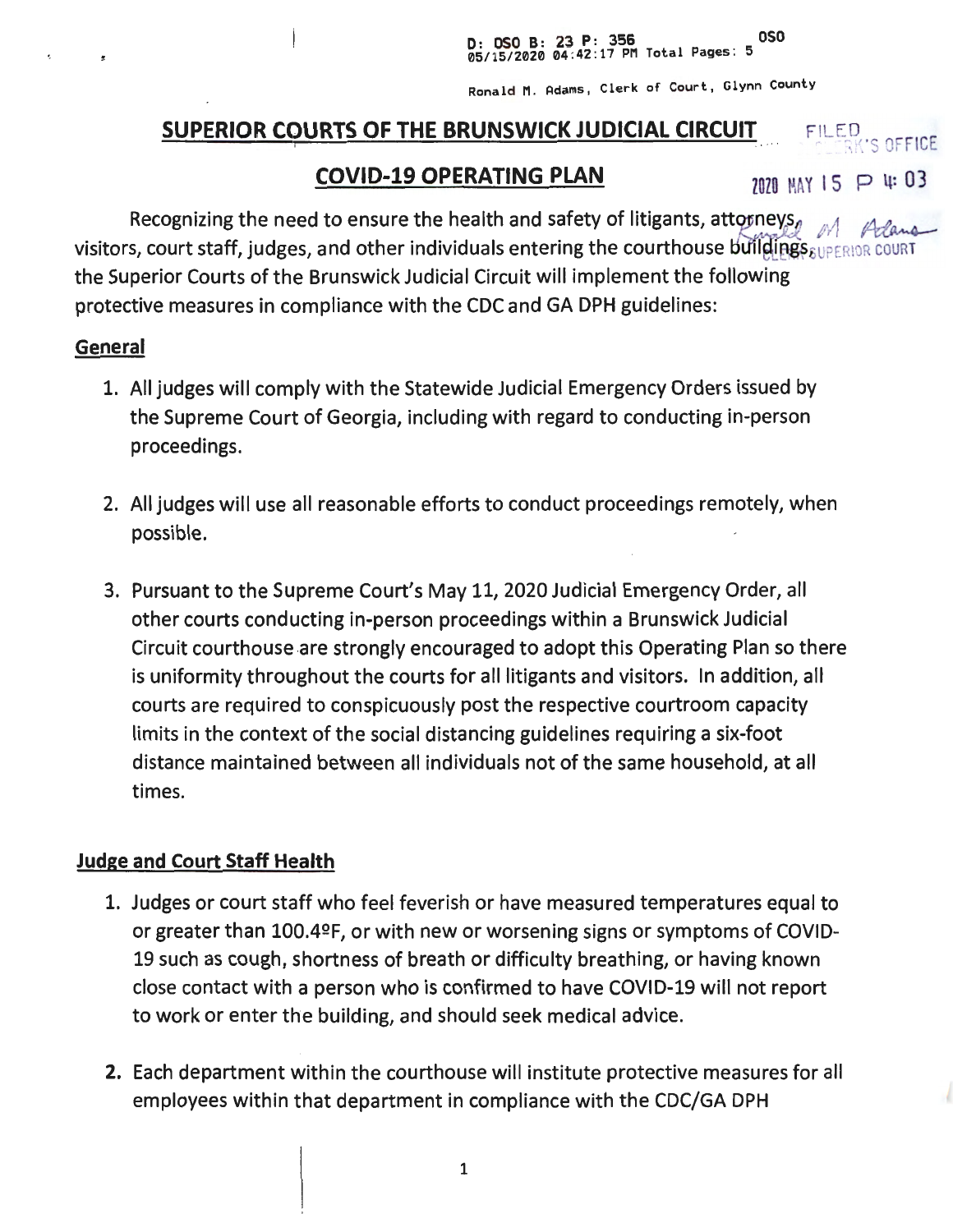guidelines regarding health screening the use of PPE, social distancing and I sanitization.

# **Scheduling**

In order to reduce occupancy in the court building at any given time, the judges will coordinate the scheduling of nonessential in-person proceedings.

#### **Vulnerable Individuals**

- 1. Individuals who are over age 65 and individuals of all ages with underlying medical conditions, particularly those not well controlled, including those who suffer from chronic lung disease, moderate to severe asthma, serious heart conditions, immune disorders, diabetes, obesity, chronic kidney or liver disease, and those whose immune systems are compromised such as by chemotherapy for cancer or other conditions requiring such therapy are considered to be vulnerable individuals.
- 2. Any vulnerable individual who is to appear for an in-person court proceeding may contact the office of the judge presiding over the proceeding to identify him or herself as a vulnerable individual. Vulnerable individuals who are scheduled for court will be accommodated as necessary, with said accommodations being determined by the presiding judge on a case by case basis in compliance with the current CDC/GA DPH guidelines.

#### **Social Distancing**

- 1. All visitors to the courthouse, including attorneys and their staff, who are not from the same household will be required to maintain adequate social distancing of at least 6 feet at all times in all areas of the courthouse.
- 2. The maximum number of persons permitted in the gallery of each Superior Court courtroom has been determined and posted. The maximum capacity of the courtroom and courtroom seating will be monitored and enforced by court staff and/or the Sheriff. For individual courtroom capacity, see Appendix A hereto.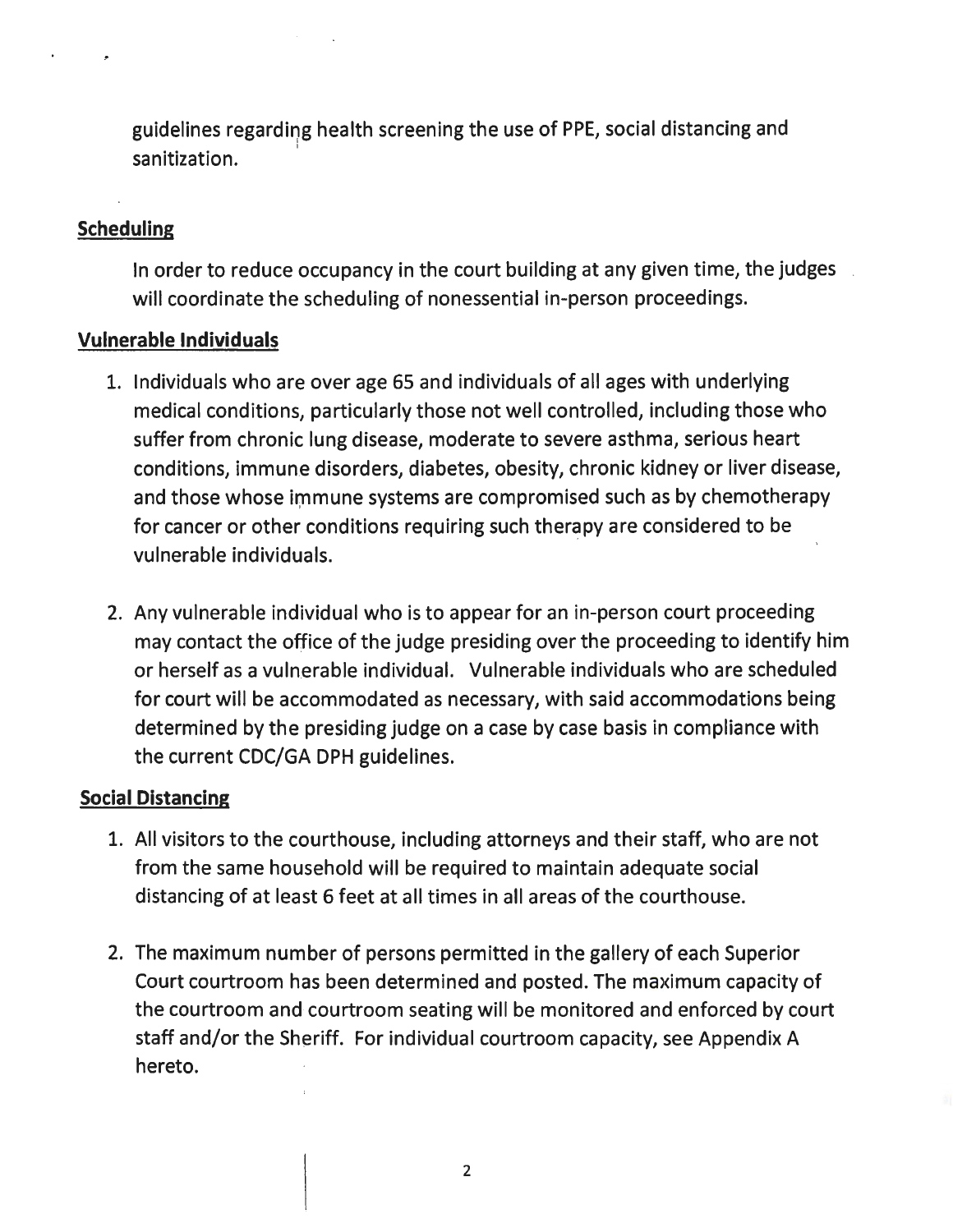- 3. In each courtroom, counsel tables, witness stand, judge's bench, clerk, court reporter, and bailiff seating have been arranged in such a way so that there is social distancing of at least 6 feet between each space.
- 4. All non-closed court proceedings shall remain open to the general public as required by law; however, all individuals visiting the courthouse as a spectator or observer not directly involved in a proceeding as an attorney, party litigant or witness, shall be directed to the jury assembly room, or other appropriate room of the courthouse, to view the proceeding electronically.

#### **Hygiene**

.,

Hand sanitizer dispensers have been placed throughout each courthouse and in each courtroom.

#### **Screening**

- 1. When individuals attempt to enter the court building, Sheriff's deputies will ask the individuals if they are feeling feverish; have a cough, shortness of breath, or difficulty breathing; or have been in close contact with a person who is confirmed to have COVID-19. Individuals who indicate yes to any of these questions will be refused admittance to the courthouse. Each visitor's name and contact information will be collected in the event there is an outbreak and contact tracing needs to be executed. This information will be maintained by security and not available for public dissemination. **All visitors have an affirmative duty to truthfully disclose this information to court personnel.**
- I 2. When individuals attempt to enter the courthouse, Sheriff's deputies will use a thermometer to determine the temperature of the individual. Individuals whose temperature equals or exceeds 100.4ºF will be refused admittance to the courthouse.
- 3. Inmates being transported from the jail to the court building will be screened for symptoms of COVID-19 and have their temperature taken prior to transport. Inmates with symptoms or a temperature equal to or above  $99.6^{\circ}$ F will not be transported to the court building.
- 4. Staff who are screening individuals entering the court building will be provided personal protective equipment, including surgical masks and gloves.

I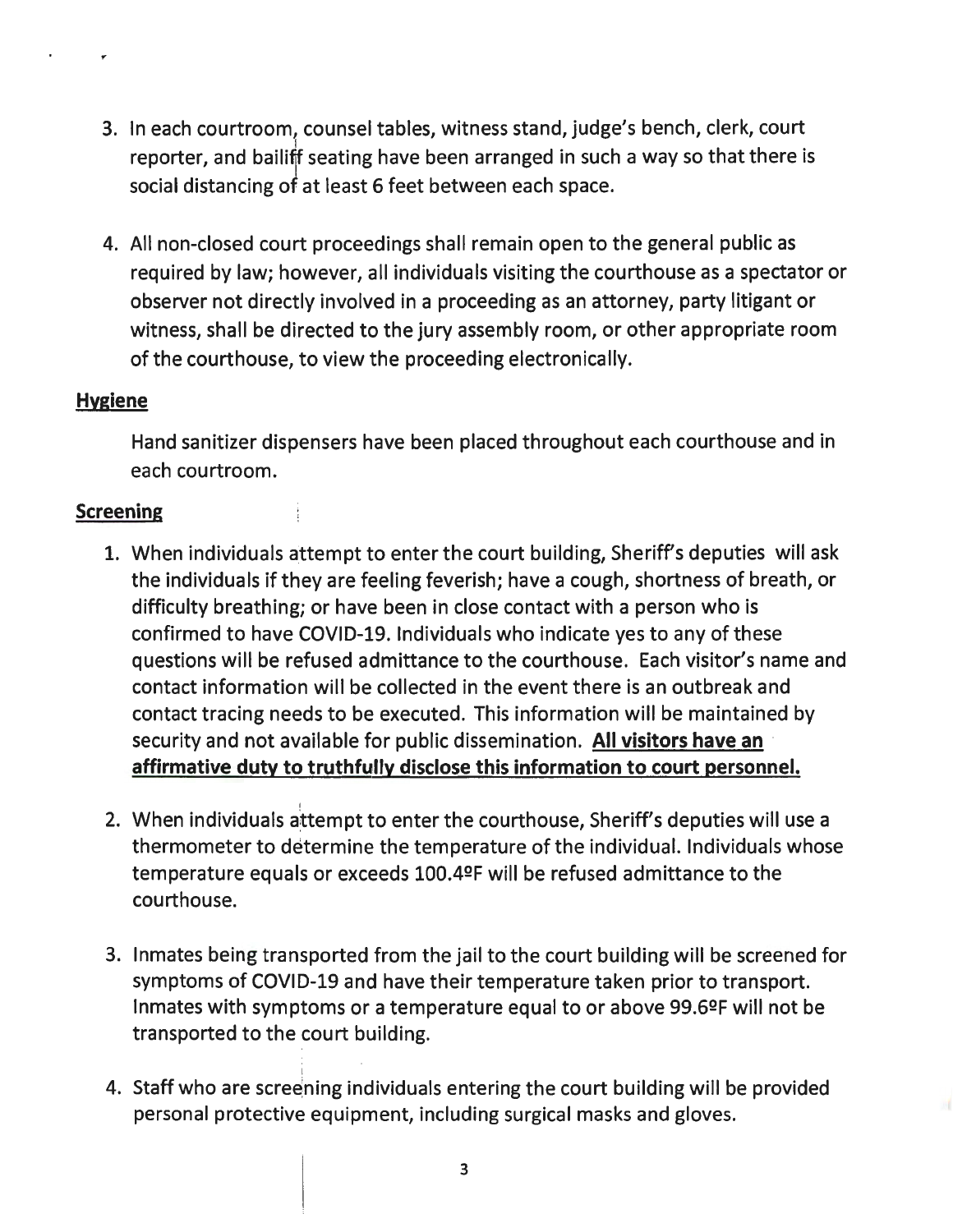### **Face Coverings**

- 1. All visitors entering the courthouse are required to wear a face covering (surgical mask) at all times.
- 2. Visitors should supply their own masks. In the event a visitor does not have his or her own mask, a disposable mask will be provided **if the supply is available.**

# **Cleaning**

The courthouses and each courtroom will be thoroughly cleaned according to the standards set forth by the CDC and GA DPH after each session of court.

This Operating Plan is implemented with the concurrence of all five active judges of the Brunswick Judicial Circuit and shall apply to all proceedings conducted in any county courthouse and any Superior Court courtrooms within this Circuit.

Date: **5 - 15 - 20** 

STEPHEN G. SCARLETT, SR. CHIEF JUDGE, SUPERIOR COURTS BRUNSWICK JUDICIAL CIRCUIT

THIS NOTICE SHALL BE PROMINENTLY POSTED AT ALL COURTHOUSE ENTRANCES, ON THE OFFICIAL GOVERNMENT WEBSITE OF EACH COUNTY IN THE BRUNSWICK JUDICIAL CIRCUIT, AND SHALL BE DISSEMINATED ELECTRONICALLY TO ALL LOCAL BAR MEMBERS.